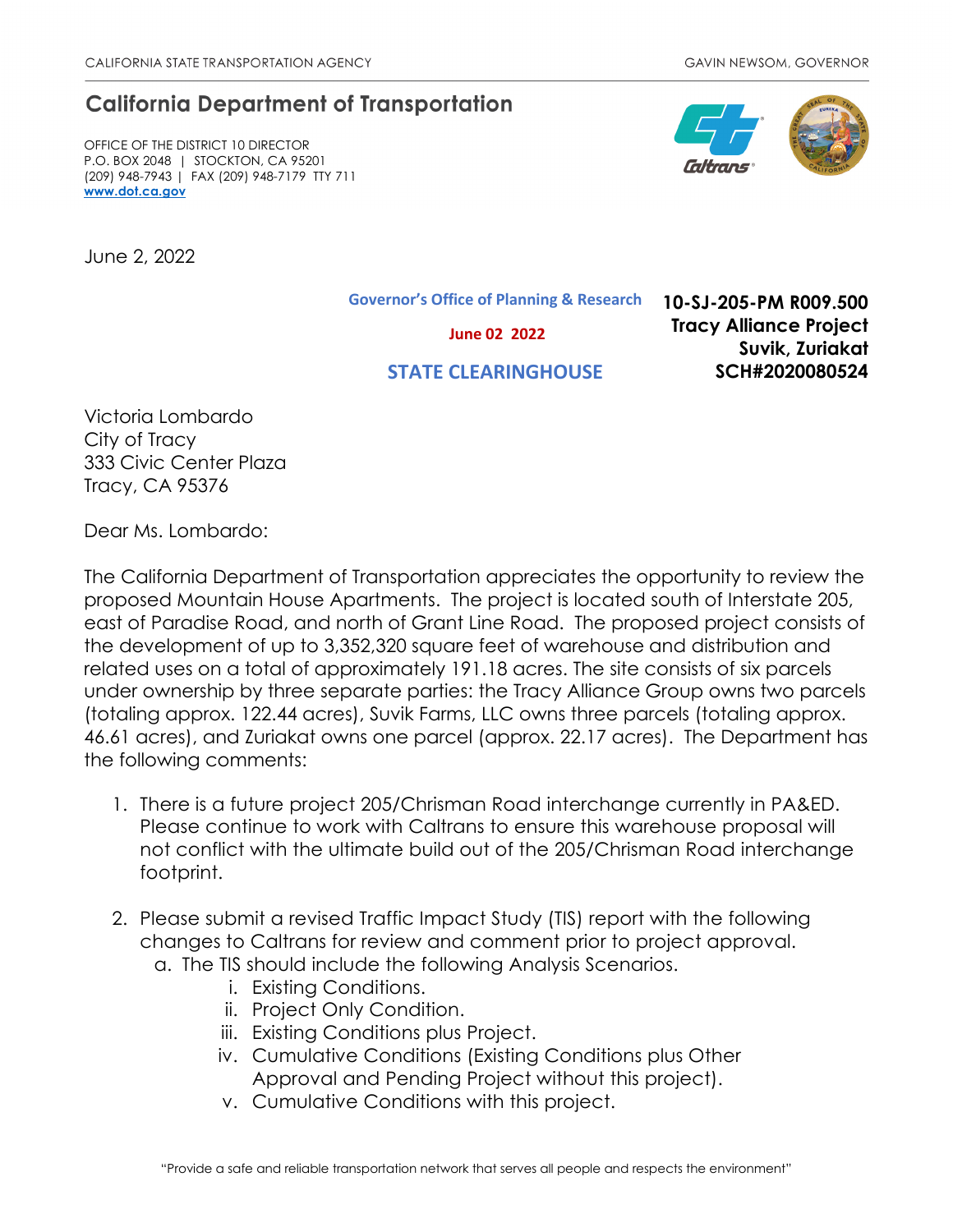## Ms. Lombardo June 2, 2022 Page 2

- vi. Synchro/Simtraffic version 10 electronic files should be included with the submittal.
- b. The TIS shows I-205/MacArthur interchange is the only access from freeway to this facility. At this time the south site of the interchanges is signed for STAA however, with the significant truck use of this facility, the 95th Percentile queue length analysis using Simtraffic (Simtraffic 5 runs, four 15 minute intervals with 10-minute seeding period) is required to review for all scenarios above to ensure no traffic spillback to the mainline. It is the project proponent's responsibility to provide mitigations to avoid negative impacts to the mainline operation.
- c. Please ensure the revised study clearly explains how the City's draft VMT per employee threshold is developed and is being met.
- d. The study should explain how all the project trip distributions are derived.
- e. The study should provide the supporting analysis documenting how the project's VMT per employee is derived.
- f. Please clarify how the City's travel demand model is utilized in developing the cumulative volumes.
- g. The revised study should cite the source of the Office of Planning and Research (OPR) guidance which allows the exclusion of truck trips from VMT impact analysis for clarification.
- 3. From the perspective of goods movement there exists concern with the access to the proposed project. The traffic study identifies a daily truck traffic volume of 1510 vehicles to and from the proposed project. This volume is anticipated to access the proposed project by the MacArthur Road / I-205 interchange, then travel south on MacArthur Road to Grant Line Road to the project. MacArthur Road is a terminal access route consistent with the standards of the Surface Transportation Assistance Act (STAA) of 1984. However, Grant Line Road is not, according to a 2019 map of truck routes in Tracy. As the proposed project is a warehouse, it will likely require access by STAA class truck, and the City of Tracy and the project proponent must address this. The applicant will be responsible for making the needed improvements to the highway and acquiring the appropriate STAA Terminal Access approvals. Terminal Access application procedures can be found at the following link: <https://dot.ca.gov/programs/traffic-operations/legal-truck-access/ta-process>
- 4. Since on-site mitigation measures are not able to significantly reduce the Vehicle Miles Traveled (VMT) impacts, off-site mitigation measures should be considered and implemented as these may be acceptable as an exchange. The City could collect fees and use toward offsite mitigations such as public transit, bicycle, and pedestrian improvements to help reduce VMT impacts**.**